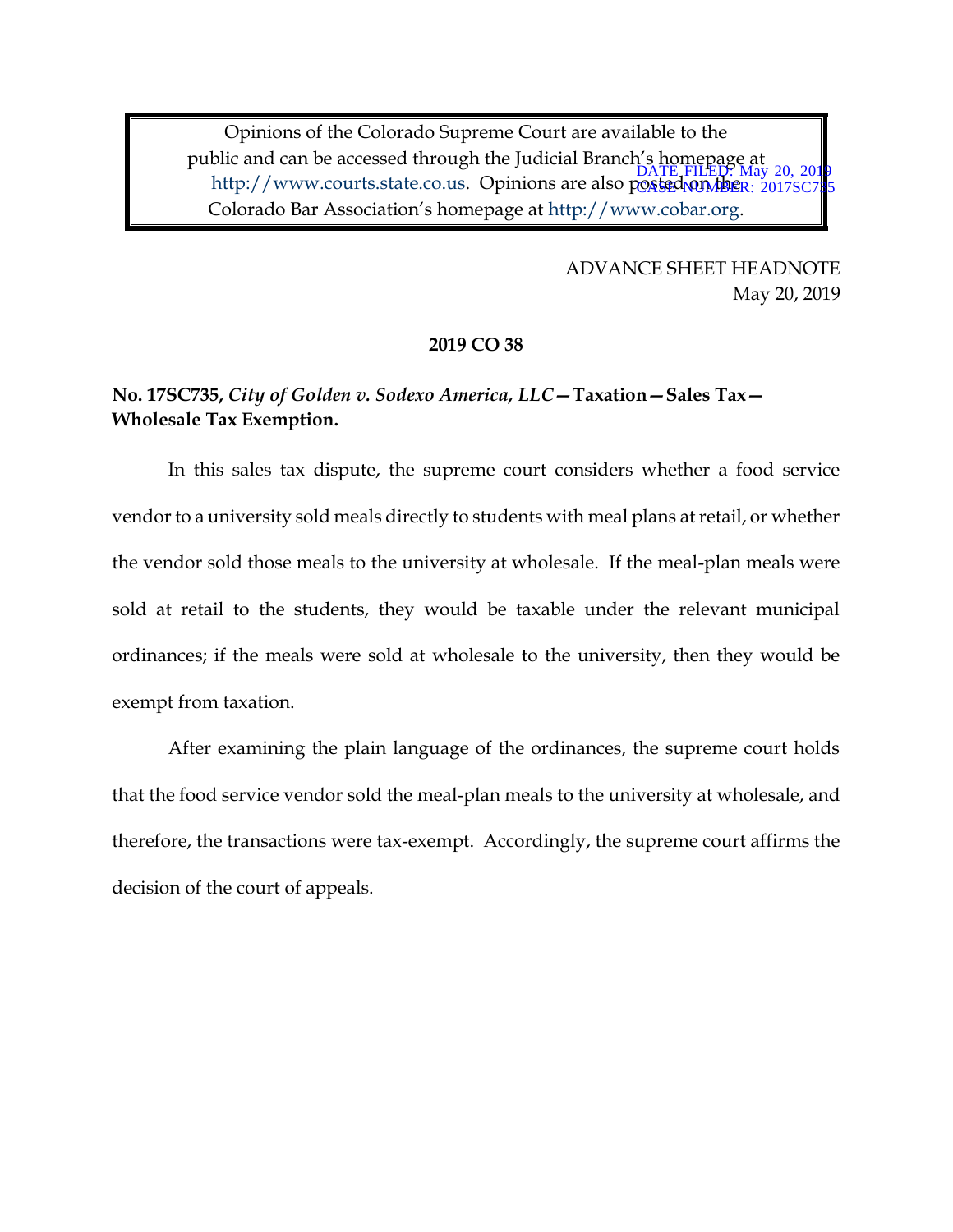### **The Supreme Court of the State of Colorado**

2 East 14th Avenue • Denver, Colorado 80203

### **2019 CO 38**

# **Supreme Court Case No. 17SC735**

*Certiorari to the Colorado Court of Appeals* Court of Appeals Case No. 16CA1355

## **Petitioners:**

City of Golden, Colorado and Jeff Hansen, in his official capacity as Finance Director of the City of Golden, Colorado,

v.

### **Respondent:**

Sodexo America, LLC.

### **Judgment Affirmed** *en banc*

May 20, 2019

#### **Attorneys for Petitioners:**

Williamson & Hayashi, LLC David S. Williamson Mathew M. Munch *Boulder, Colorado*

#### **Attorneys for Respondent:**

Silverstein & Pomerantz LLP Neil I. Pomerantz Mark E. Medina Michelle Bush *Denver, Colorado*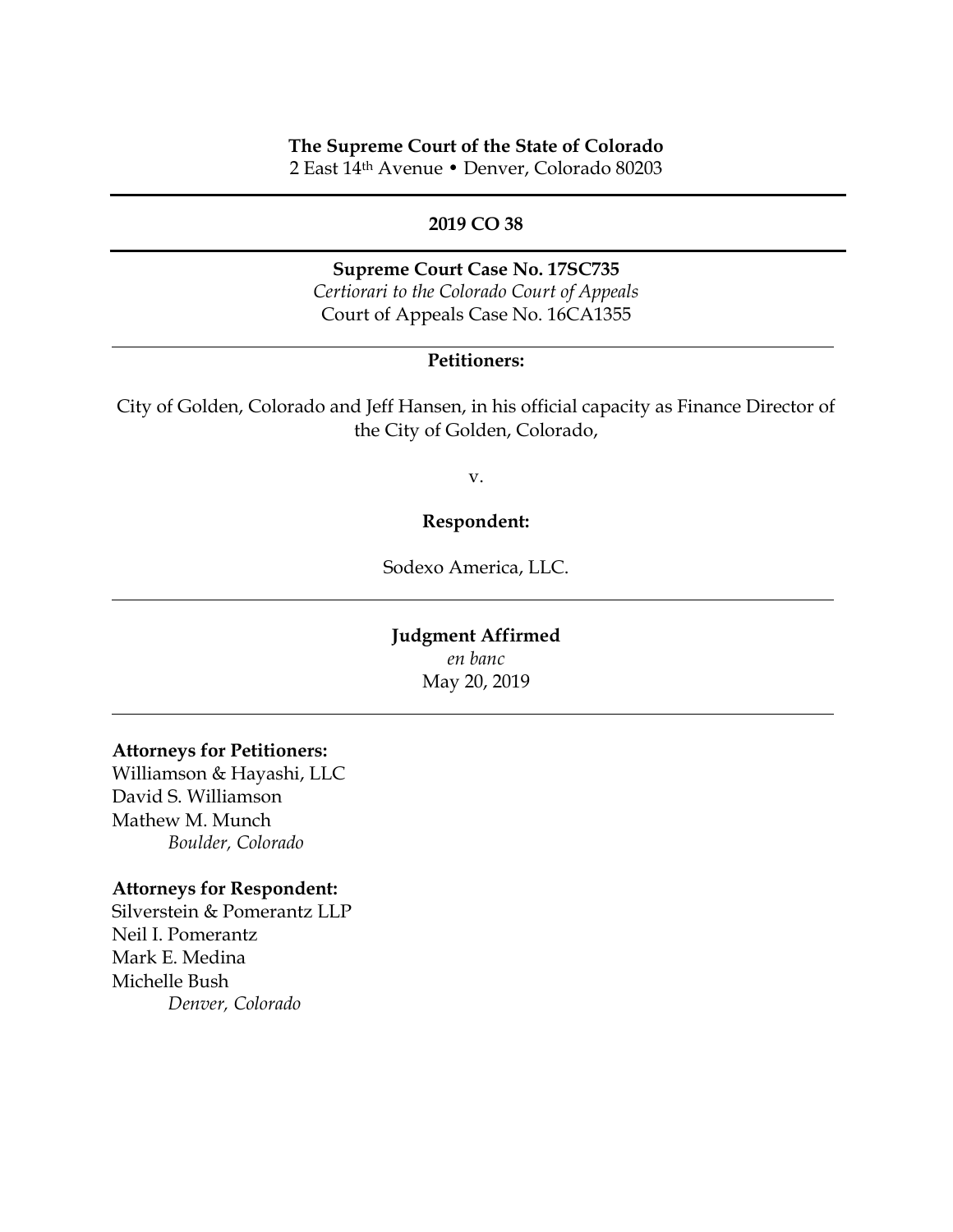# **Attorneys for Amicus Curiae Colorado Department of Revenue:**

Philip J. Weiser, Attorney General Russell D. Johnson, Assistant Solicitor General *Denver, Colorado*

# **Attorneys for Amici Curiae Colorado Higher Education Institutions:**

Philip J. Weiser, Attorney General Stephanie Scoville, Senior Assistant Attorney General *Denver, Colorado*

Jeremy Hueth, Special Assistant Attorney General *Denver, Colorado*

## **Attorney for Amicus Curiae Colorado Municipal League:**

Dianne M. Criswell *Denver, Colorado*

**JUSTICE HOOD** delivered the Opinion of the Court.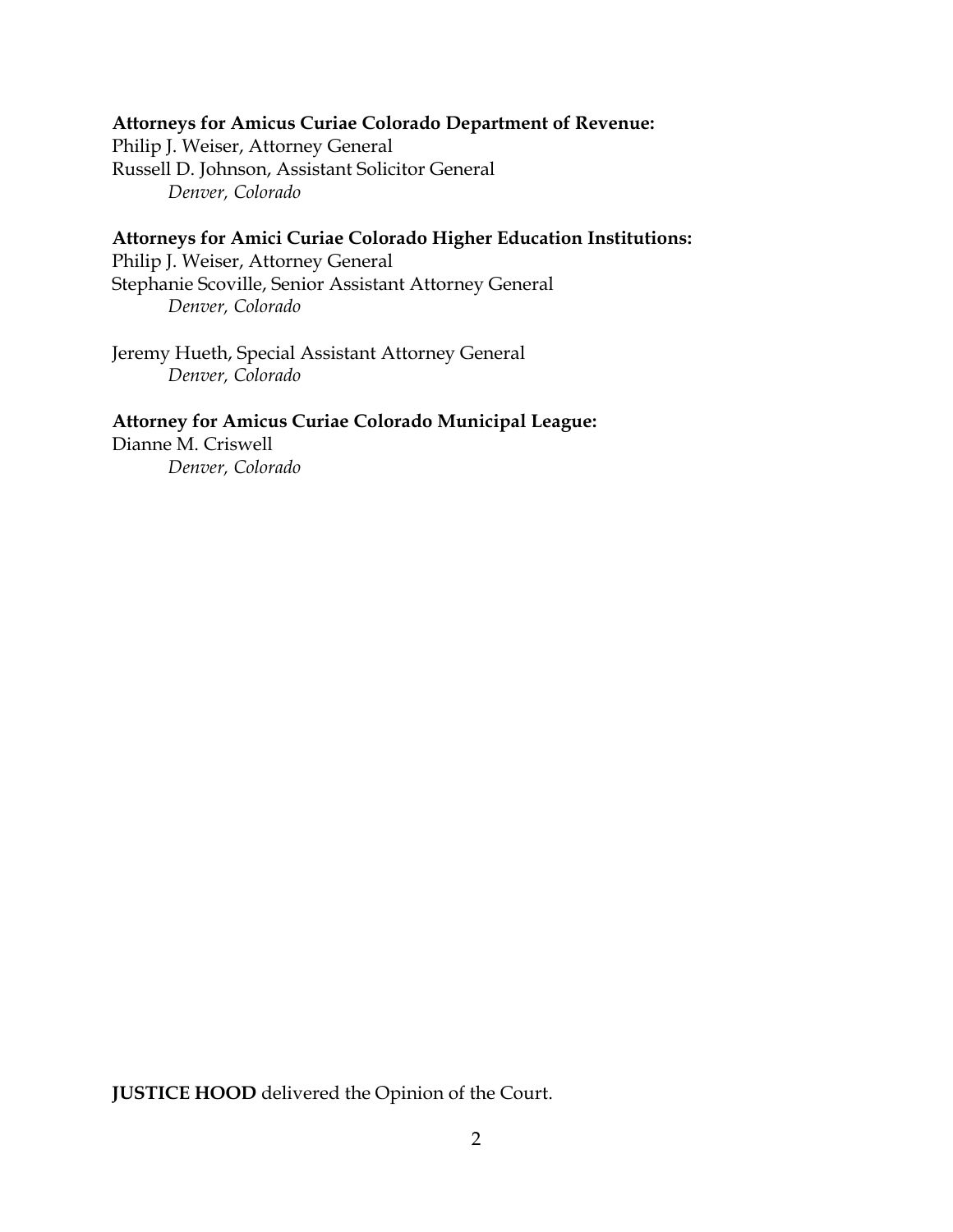¶1 Imagine that two students enter a dining hall at the Colorado School of Mines in the City of Golden. One pays with cash; the other swipes a "BlasterCard" to use a meal-plan credit. Sodexo, Mines' food service provider, collects sales tax on the cash transactions and remits the tax to Golden. Not so when a student swipes a BlasterCard to use a meal-plan credit. That disparity in tax treatment culminated in this case.

¶2 A little background information about BlasterCards helps to flesh out the legal dispute. During the time at issue, Mines loaded each meal-plan student's BlasterCard, which is a student's identification card, with an individual meal plan choice. To use their meal plans, students swiped their BlasterCards at a dining facility. Sodexo had nothing to do with loading the students' BlasterCards with their meal plans—that was all Mines. Sodexo also had no way of knowing if a student had fully paid for his or her meal plan, and Sodexo had no way of enforcing collections against a student who hadn't fully paid. Again, that was all taken care of by Mines. But neither Mines nor Sodexo collected any sales tax on these meal-plan meals.

¶3 When Golden's Finance Department audited Sodexo and discovered that sales tax for these meal plans had not been collected, it issued a sales and use tax assessment. Sodexo protested and lost, so Sodexo appealed to the district court. The court granted summary judgment for Golden, finding that Sodexo had engaged in taxable retail sales directly to Mines' students, rather than tax-exempt wholesale sales to Mines.

¶4 Undeterred, Sodexo appealed again. This time, a unanimous division of the court of appeals reversed the judgment of the district court, concluding that there were two sales transactions at issue: one between Mines and Sodexo, and the other between Mines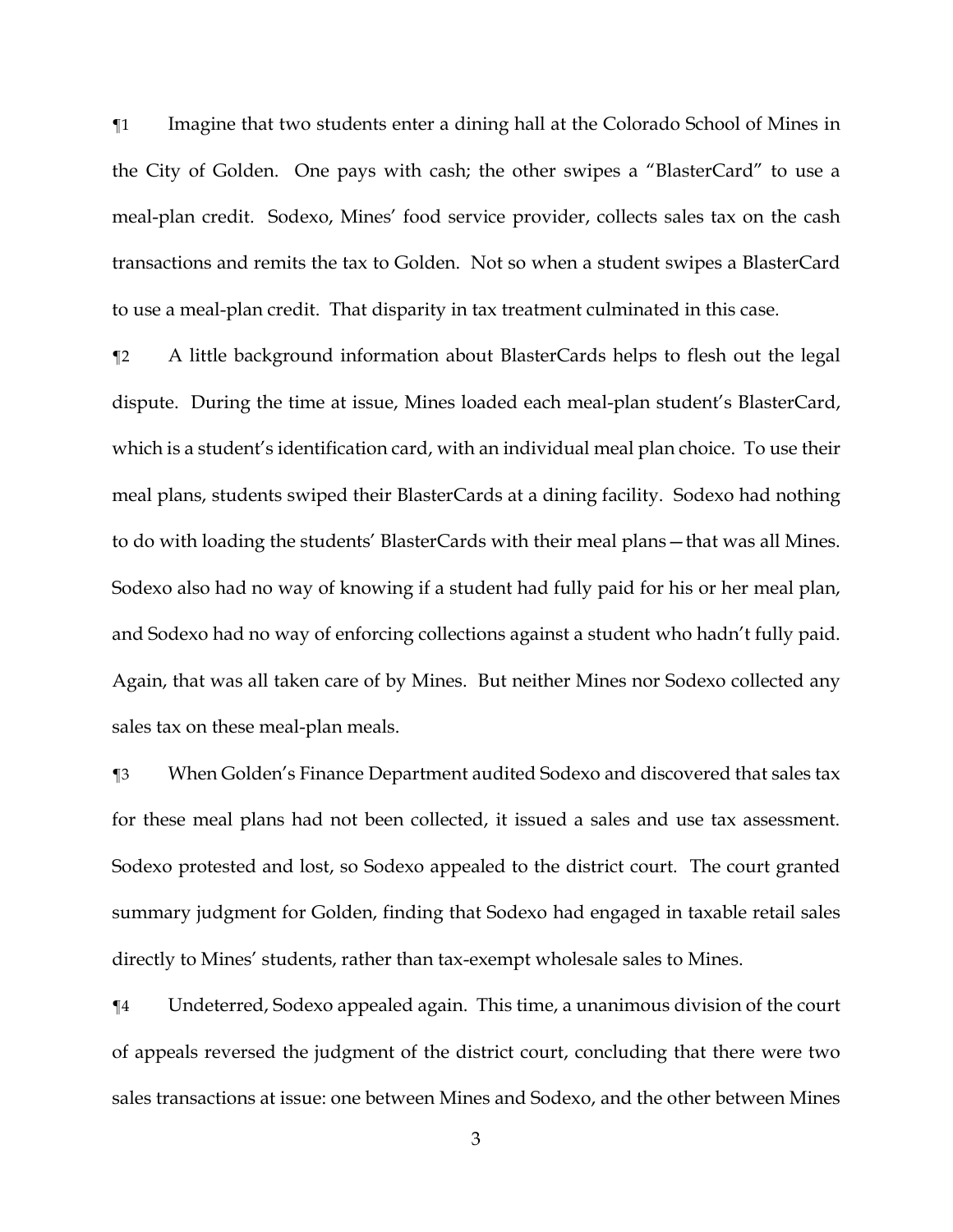and its students. The division further concluded that Mines and Sodexo were engaged in tax-exempt wholesale transactions. Accordingly, the division remanded for entry of judgment in Sodexo's favor.

¶5 We granted Golden's request to review the division's decision. But, having done so, we agree with the division that two transactions took place: one between Sodexo and Mines, another between Mines and its students. Like the division below, we conclude that Sodexo sold the meal-plan meals to Mines at wholesale, and, accordingly, these transactions were exempt from taxation under the Code. We therefore affirm the judgment of the court of appeals.

#### **I. Facts and Procedural History**

¶6 Mines is a public post-secondary education institution. At all relevant times, it required all students residing in an on-campus residence hall to purchase a meal plan.

¶7 Mines and its students entered into Residence Hall Contracts, which detailed the various meal plans available for purchase and the prices per plan. These contracts also outlined the number of meals included in each meal plan option, as well as the amount of "Munch Money," a declining balance of points loaded onto each student's identification card that was accepted at any on-campus dining facility, apportioned to each plan. Students with meal plans paid Mines directly for the cost of the plans.

¶8 In May 2011, Mines separately contracted with Sodexo to fulfill its obligations to provide meals and food options for its students. Sodexo agreed to "provide food services for [Mines'] students, faculty, staff, employees and guests." "Food services" was defined as "the preparation, service and sale of food, beverages, and select goods, merchandise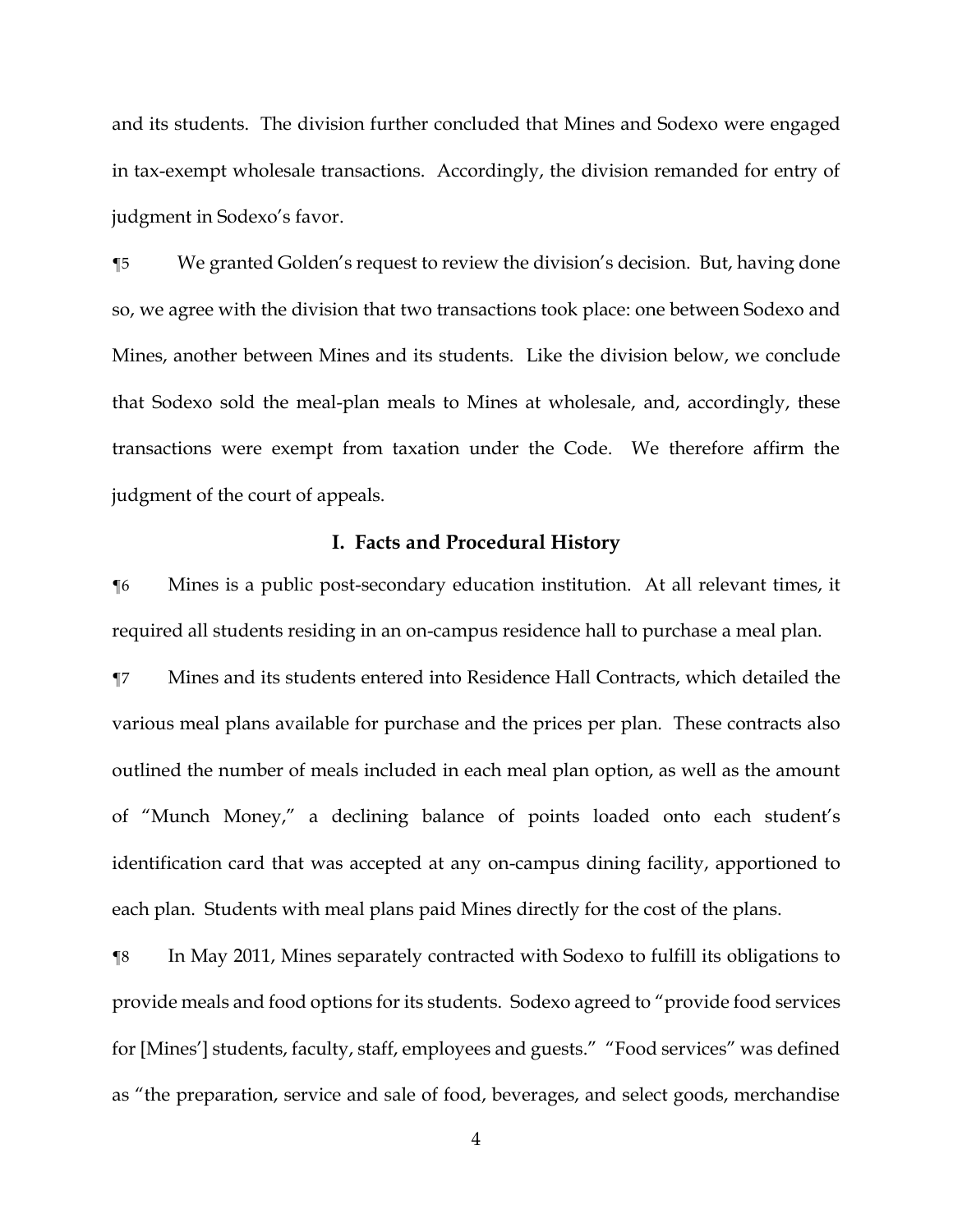and other items to be agreed upon by [Mines] and [Sodexo] . . . including catering, concessions, retail and meal plans." Mines agreed to purchase meals exclusively from Sodexo that Sodexo would then prepare and serve at Mines' dining facilities. The contract required Sodexo to operate and manage all of Mines' dining facilities using its own employees, not Mines' employees.

¶9 Though Mines delegated the actual food services preparation, service, and sales to Sodexo, it retained much contractual authority over the way Sodexo provided these services. The products Sodexo produced pursuant to the contract became the sole property of Mines. Mines set the prices of the meal plans, and those prices could only change with Mines' prior written approval. Mines also required Sodexo to meet its food quality standards. The contract even included a provision giving Mines the authority to, "at its discretion, require inclusion of certain foods and food supplies, or specific brands in the inventory and menus of [Sodexo]."

¶10 Cash-paying students, faculty, and staff paid Sodexo directly at the register. (And Sodexo collected sales tax from its cash-paying patrons, as required by Golden's Municipal Code.) However, that wasn't the case for the students using meal plans or Munch Money. Receiving payment from those students took two steps.

¶11 Step One: the BlasterCards. As noted, students purchased meal plans and Munch Money from Mines through their Residence Hall Contracts. Each BlasterCard was linked to a student's account and loaded with the student's meal plan and Munch Money balance. Students then swiped their cards to obtain meals at a dining hall or use their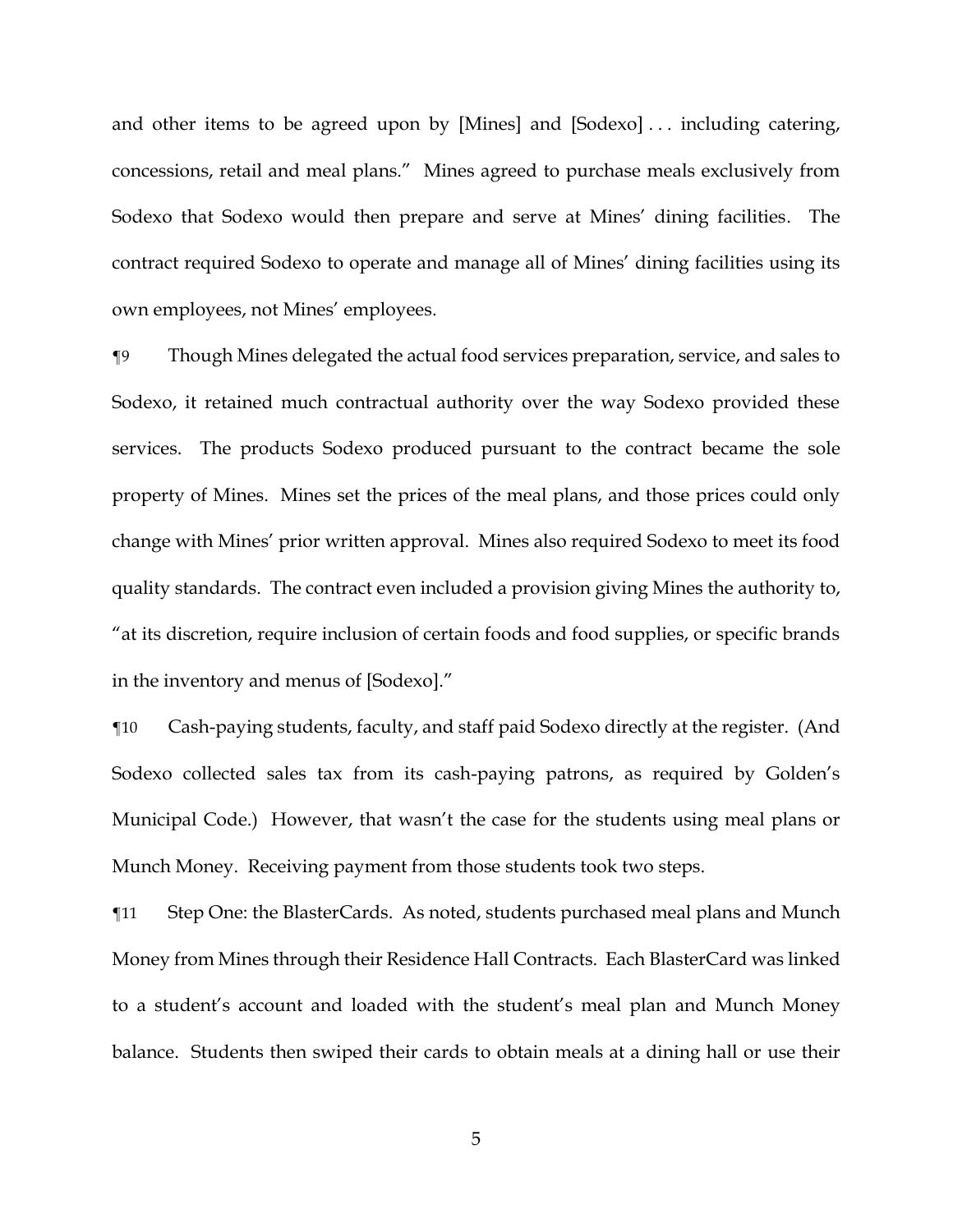Munch Money. Each swipe of a BlasterCard reduced the number of available meals or Munch Money left for the semester.

¶12 Step Two: the invoices. Sodexo provided Mines with reports detailing student participation in the meal plans. Using these reports, Sodexo then invoiced Mines based on the student participation in the meal plans and the per-meal price established in the contract. Those prices were far less than the per-meal prices Mines charged students through their Residence Hall Contracts. And Mines kept the difference.

¶13 Sodexo didn't directly charge the meal-plan students—that responsibility fell to Mines. Mines billed each student at the beginning of the semester for the cost of their tuition, room and board, which included the meal plan, and other fees. And as noted, Students paid Mines directly, and those funds were placed into a deposit account where the funds "intermingled" with Mines' other funds. Mines didn't set the students' payments aside for Sodexo. Rather, Mines paid Sodexo monthly from its general deposit account, presuming it had sufficient budgeted funds for this purpose from the State.

¶14 If a student was derelict in paying her meal plan fees under the Residence Hall Contract, then Mines alone had the authority to take action against that student. Mines could place a hold on a student's account or prevent a student from entering a dining facility. Sodexo, on the other hand, had no recourse against a student who failed to pay her meal plan charges. And, Sodexo had no way of knowing whether a student's account was up-to-date or in default.

¶15 Golden audited Sodexo, and in November 2014, it levied a three percent tax amounting to \$234,481 covering the period from June 2011 through March 2013. This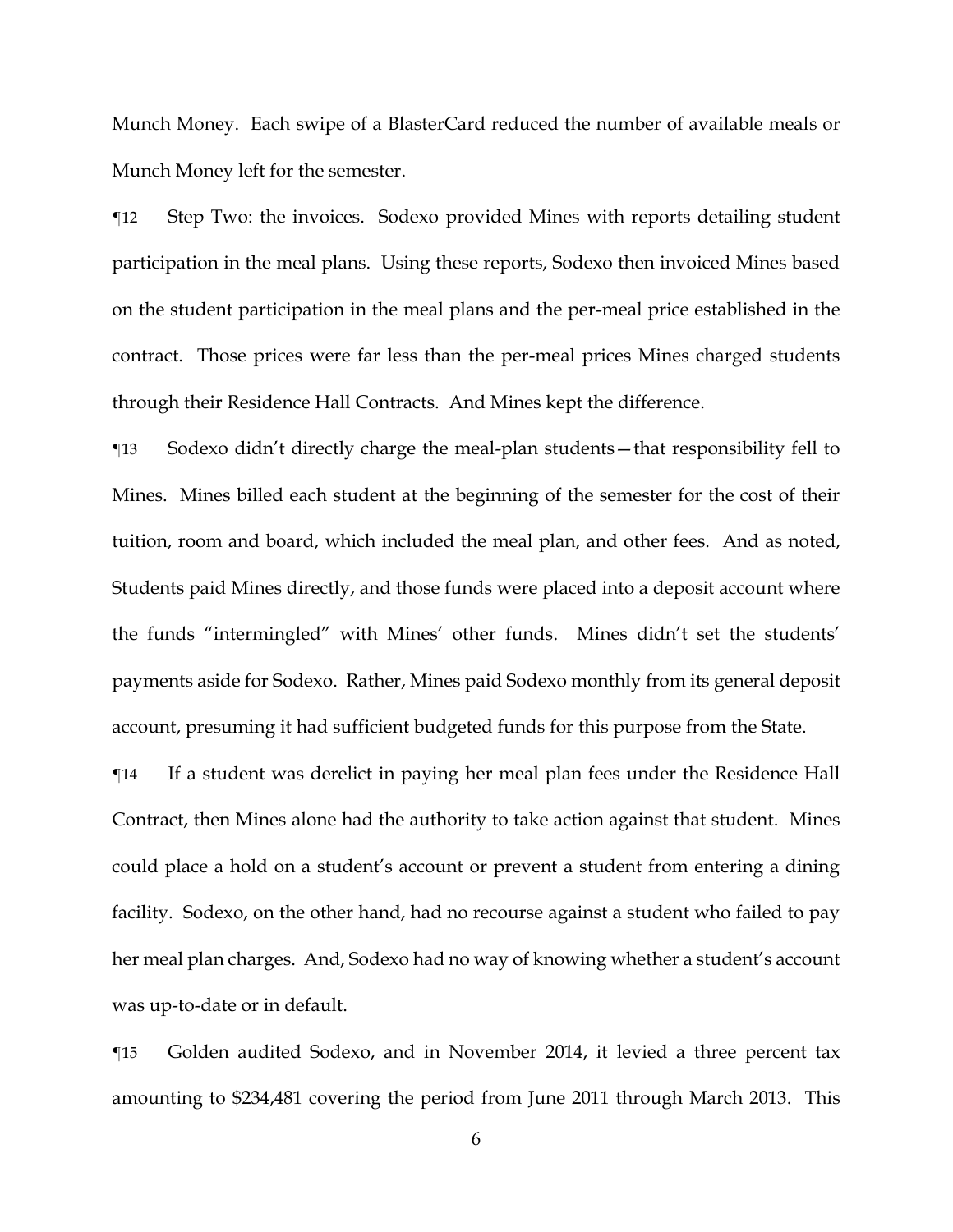amount was not based on the amount the students paid Mines for their meal plans; instead, it was based on the lower prices that Mines paid Sodexo. Sodexo protested the assessment. After a hearing, Golden denied Sodexo's appeal through the city's Finance Director, who concluded that Sodexo was involved in taxable retail sales.

¶16 Sodexo filed an appeal in the district court, arguing, in part, that the services Sodexo provided pursuant to its contract with Mines were tax-exempt wholesale transactions under Golden's Municipal Code. Golden countered that Sodexo "is engaged in non-exempt retail sales directly to dining patrons and is not making wholesale sales to [Mines]."

¶17 Both parties moved for summary judgment. The district court ruled for Golden, concluding that Golden established that there was no genuine issue of material fact, and "that there is significant doubt that Sodexo is entitled to [Golden's Municipal Code's] wholesale sales exemption." In coming to this conclusion, the court cited *City of Golden v. Aramark Educational Services, LLC*, 2013 COA 45, 310 P.3d 262, for the proposition that tax exemptions must be construed narrowly and in favor of the taxing authority. The trial court pointed to two facts that raised doubts as to whether Mines acquired Sodexo's food and food services for resale: (1) Mines didn't obtain physical possession over the food items because the food was solely in Sodexo's possession until served to the meal-plan students, and (2) Mines' purpose in buying food and food services from Sodexo was to fulfill its contractual obligations to the meal-plan students, as set out in the Residence Hall Contracts. Accordingly, the trial court reasoned that because it "must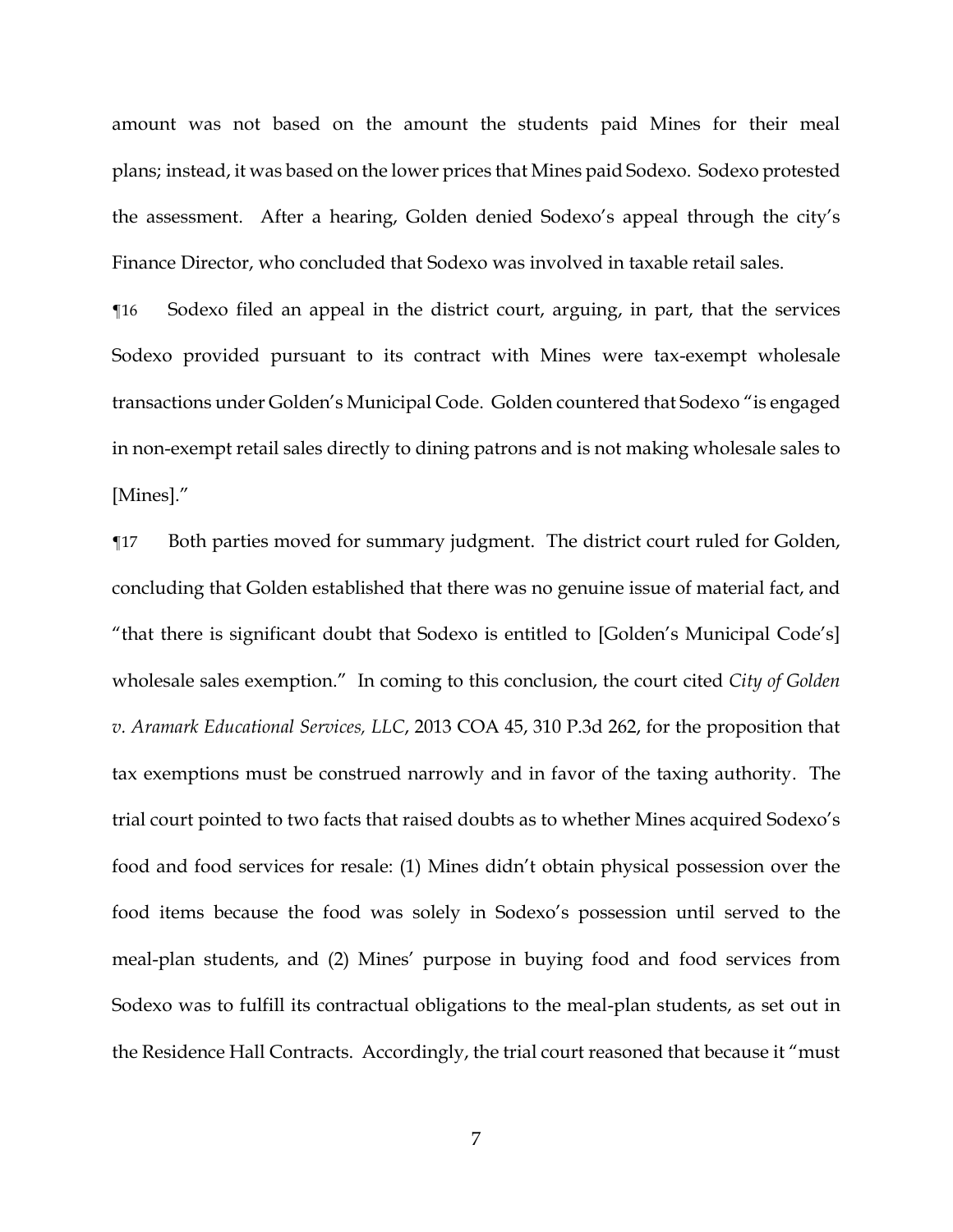resolve these doubts against the exemption," Sodexo did not meet its burden to establish a genuine issue of material fact supporting its claim for tax exemption.

¶18 A unanimous division of the court of appeals reversed. It reasoned that "consideration is exchanged for food on two occasions: once when a student pays Mines for a meal plan or Munch Money, and again when Mines pays Sodexo periodically based on the number and types of meals provided to [the meal-plan] students." *Sodexo Am., LLC v. City of Golden,* 2017 COA 118,  $\P$  21,  $\P$ P.3d  $\P$ . The division concluded that Sodexo and the meal-plan students "aren't engaging in a buyer-seller transaction" because, by using their BlasterCards, these students weren't giving Sodexo consideration for the food and services they obtained. *Id.* at ¶¶ 20–21. Instead, the students were merely reducing the amount of meals or Munch Money available under their meal plan. *Id.* at ¶ 21. The division then considered what type of sales occur when Mines pays Sodexo for meals: taxable retail sales or tax-exempt wholesale sales? The court of appeals held that Sodexo sells meal plans to Mines at wholesale and, since the Golden Municipal Code expressly exempts wholesale transactions from taxation, Golden's assessment was invalid. *Id.* at ¶¶ 27–29. The division recognized that its holding conflicted with another division's opinion in *Aramark*, which held just the opposite—that a different food service vendor for Mines was not entitled to the wholesale exemption. *See id.* at ¶¶ 34–36.

¶19 Golden filed a petition for certiorari, arguing that Sodexo was engaged in direct retail sales to all students, including those students with meal plans, and therefore was not entitled to the wholesale sales exemption. According to Golden, Mines was just a collection agent—merely receiving money from the students with meal plans and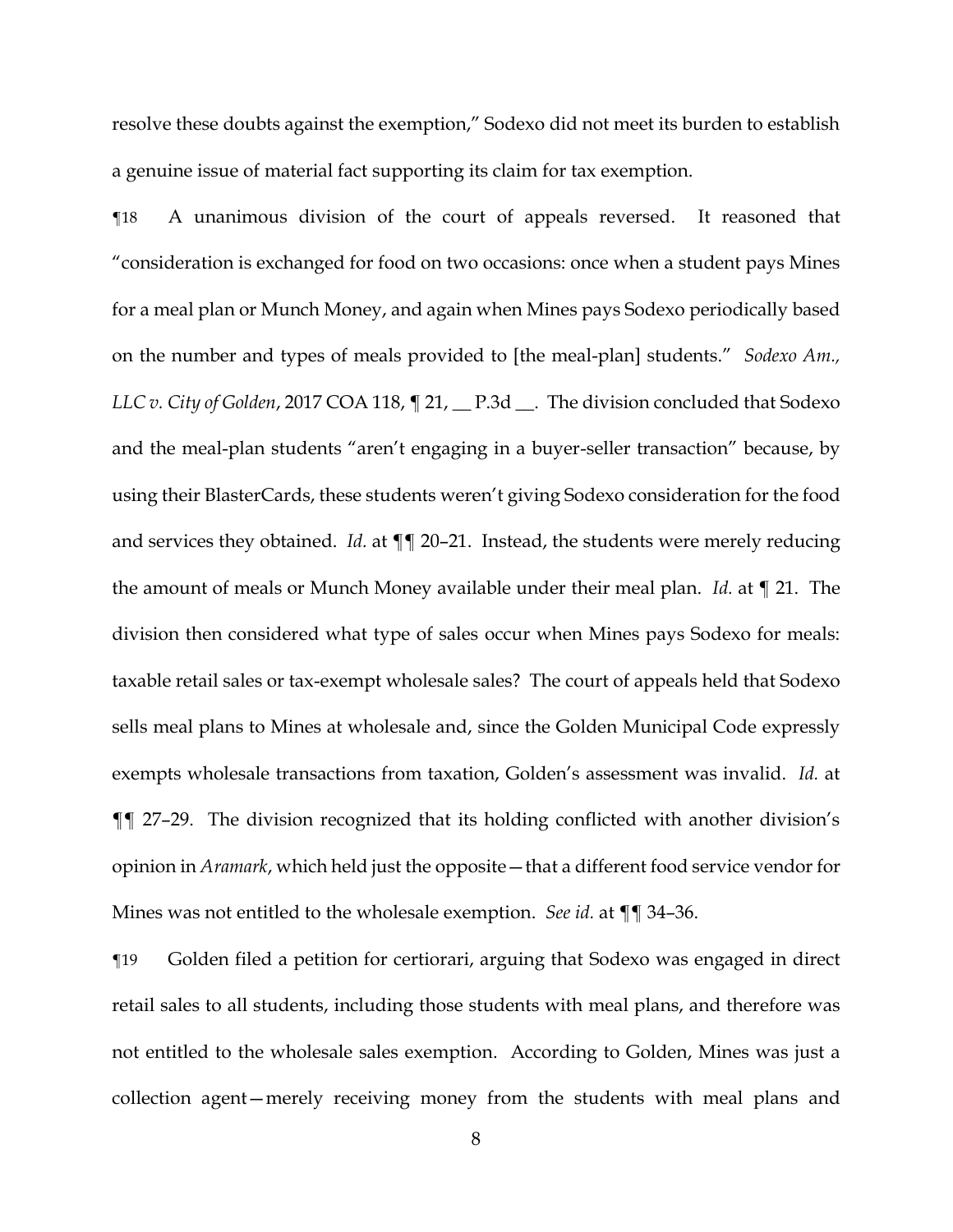transferring those sums to Sodexo. Sodexo argues that it was engaged in tax-exempt wholesale sales to Mines, not direct retail sales to the meal-plan students.

¶20 We granted certiorari. 1

#### **II. Analysis**

¶21 We begin with a brief recitation of the applicable standard of review and interpretive principles. We then turn to the relevant provisions of Golden's Municipal Code. Focusing on the plain language of these ordinances, we conclude that two transactions occurred here—one between Mines and Sodexo, another between Mines and its students. Then, based on our interpretation of the Code's provisions, we determine that Mines and Sodexo were engaged in wholesale transactions. We ultimately conclude Sodexo was entitled to the wholesale sales exemption.

## **A. Standard of Review & Interpretive Principles**

¶22 This court reviews a trial court's grant of summary judgment de novo. *Rocky Mountain Expl., Inc. v. Davis Graham & Stubbs LLP*, 2018 CO 54, ¶ 27, 420 P.3d 223, 229 (citing *Hardegger v. Clark*, 2017 CO 96, ¶ 13, 403 P.3d 176, 180). Similarly, the interpretation of a municipal ordinance is a question of law and thus subject to de novo review. *Town of Erie v. Eason*, 18 P.3d 1271, 1274 (Colo. 2001).

<sup>1</sup> We granted certiorari to review the following issue:

<sup>1.</sup> Whether the court of appeals erred in determining that Sodexo sells food to the Colorado School of Mines at wholesale, such that the subject transactions are exempt from taxation under the Golden Municipal Code.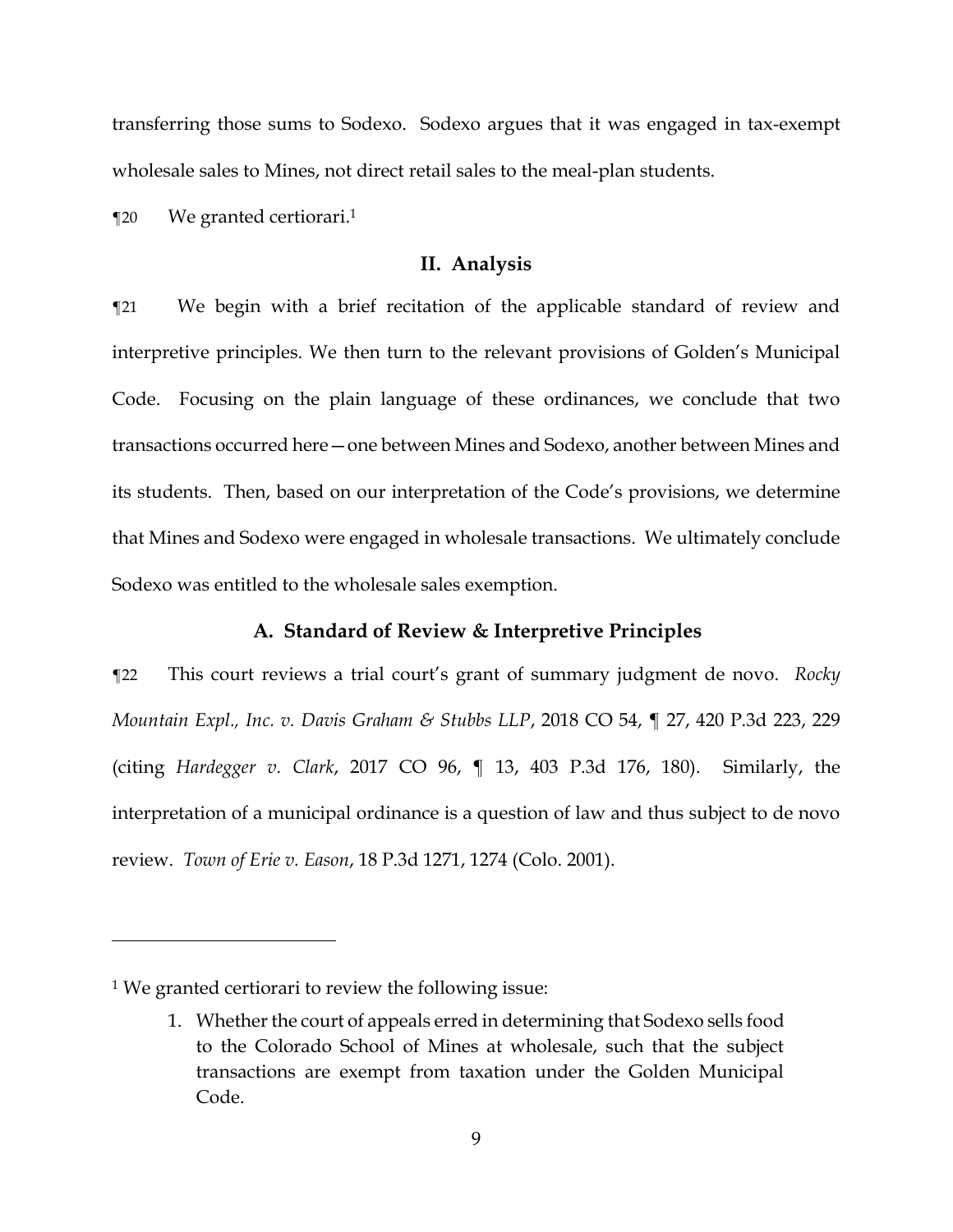¶23 When interpreting a municipal ordinance, we employ our well-worn tools of statutory interpretation. *See MDC Holdings, Inc. v. Town of Parker*, 223 P.3d 710, 717 (Colo. 2010). "Our primary task when interpreting local government legislation is to determine and give effect to the intent of the body enacting it." *Id.* So, we look first to the text of the ordinance, and if it is clear and unambiguous, we apply it as written. *Id.* "[I]f the language . . . is susceptible of more than one reasonable interpretation, and is therefore considered ambiguous," then we may turn to interpretive aids "to help determine which of these reasonable interpretations actually embodies the legislative intent." *City & Cty. of Denver v. Expedia, Inc.*, 2017 CO 32, ¶ 14, 405 P.3d 1128, 1132 (plurality opinion) (citations omitted). Because we ultimately conclude that the Code is clear and unambiguous, we don't resort to additional constructive canons and interpretive aids.

# **B. Golden's Municipal Code**

¶24 Golden is a home-rule municipality and, as such, has the authority to levy and collect taxes. Golden, Colo. Charter Preamble (2018); *see also* Colo. Const. art. XX, § 6. ¶25 Golden levies a three percent sales tax on the purchase price of "all sales of tangible personal property and services specified in subsection 3.03.030(a)." Golden, Colo., Municipal Code § 3.03.010(a) (2015). <sup>2</sup> "[S]ales tax" is the "tax to be collected and remitted

<sup>2</sup> Like the court of appeals, we apply the 2015 version of the Code. The briefs and the trial court documents don't clearly specify which code year has been used and, accordingly, without any information to the contrary, we too will review the same ordinances that were reviewed by the court below.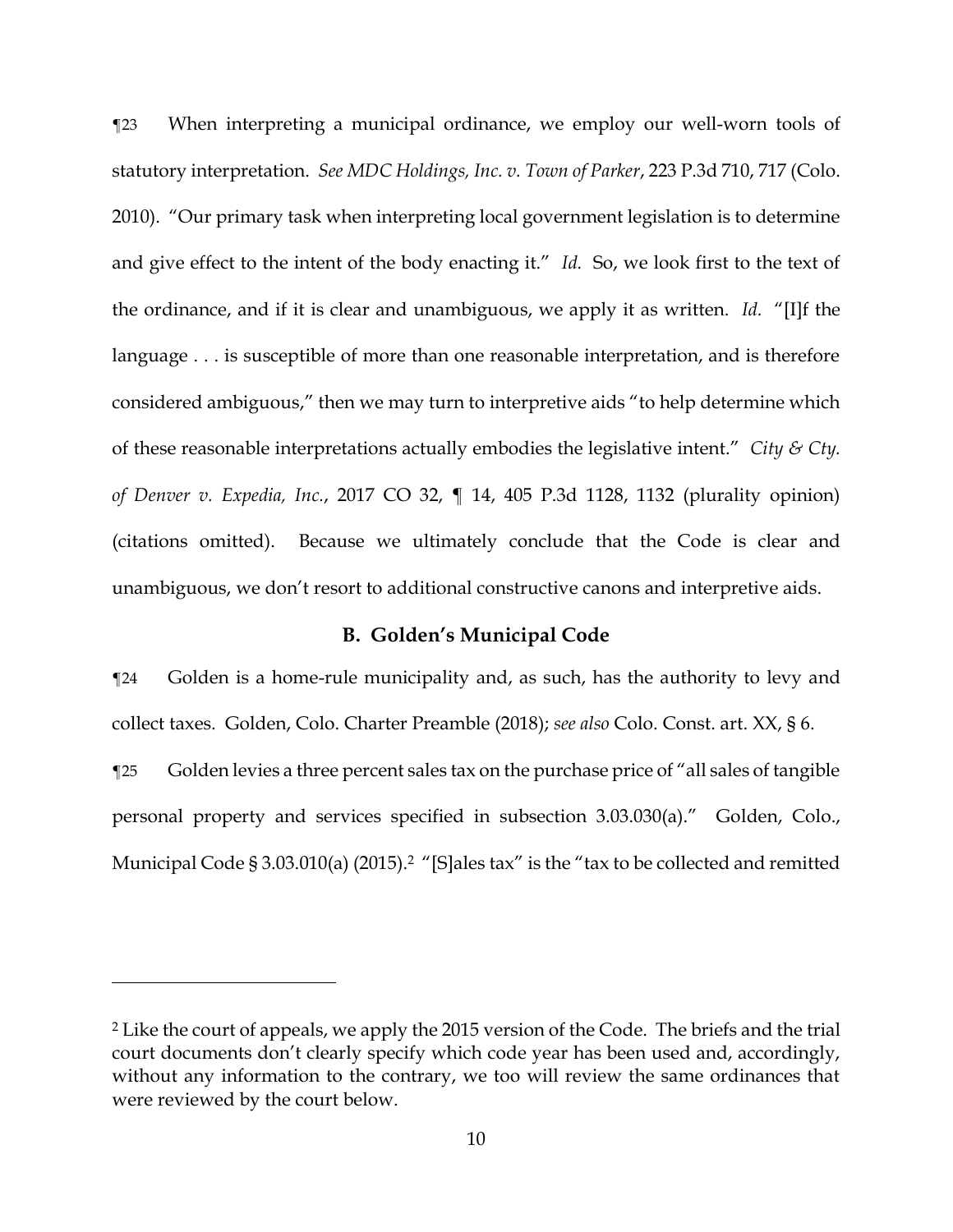by a retailer on sales taxed under this Code." Golden, Colo., Municipal Code § 3.02.010 (2015). So, a "sale" by a "retailer" triggers the taxable event.

¶26 The Code defines a "sale" or "purchase" as "the acquisition *for any consideration* by any person of tangible personal property or taxable services." *Id.* (emphasis added). The Code specifies that "sale" or "purchase" includes "property and services acquired by ... [t]ransfer . . . of title or possession or both to tangible personal property." *Id.* ("Acquisition" is not expressly defined in the code. *See id.*) A "retailer" sells "tangible personal property or services at retail." *Id.* And a retail sale is defined broadly by what it is not: "[A]ll sales except wholesale sales." *Id.*

¶27 Subsection 3.03.030(a) of the Code outlines which sales transactions are subject to tax, and it specifically includes "all sales of food, prepared food, or food for immediate consumption." Golden, Colo., Municipal Code § 3.03.030(a)(4) (2015). The Code also exempts certain transactions from sales tax, including wholesale sales. Golden, Colo., Municipal Code § 3.03.040(13) (2015). A wholesale sale is a "sale[] to licensed retailers, jobbers, dealers, or wholesalers for *resale*. Sales by wholesalers to consumers are not wholesale sales." § 3.02.010 (emphasis added). Those latter types of sales would constitute taxable retail sales. *See id.*

¶28 We've already noted that a "sale" constitutes the taxable event, so we must determine when the "sale" of the meals occurred. *See id.* A "sale" is completed when one party acquires property, products, or services in exchange for consideration. We know the students obtained their meals at the dining halls. We therefore must determine when the students provided consideration for their meals. *See id.* Was consideration for the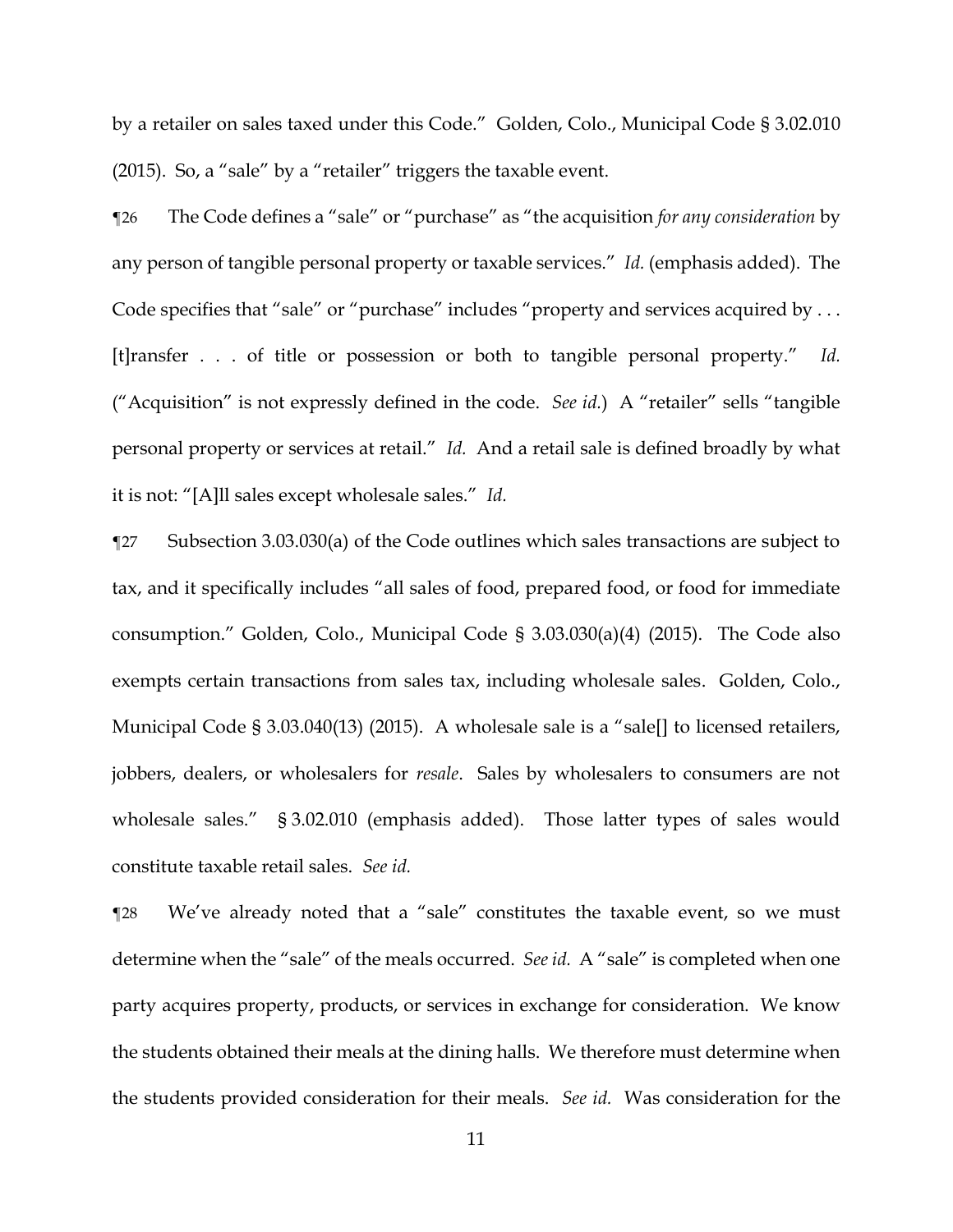meals exchanged when the students paid Mines for the meal plans, as Sodexo suggests? Or, did the taxable event occur when the students swiped their BlasterCards and physically obtained the meals, as Golden argues?

¶29 We agree with Sodexo and the division below. The "sale" of the meals occurred when the students paid Mines for their meal plans as part of their Residence Hall Contracts. While the students were the ultimate consumers of Sodexo's food and food services, that doesn't establish that the meal-plan students bought their food from Sodexo. Indeed, these students didn't provide any consideration to Sodexo for the meals. All these students did was swipe their BlasterCards at Mines' dining premises. And the students didn't pay or promise to pay Sodexo anything with their swipe. There was no "bargained-for" exchange between Sodexo and the students because Sodexo had no control over the price of the meal plans—it was Mines that the students exchanged consideration with. By the time the students swiped their BlasterCards, they have already paid (or at least promised to pay) Mines for the meals—they did so when they signed their Residence Hall Contracts and selected their meal plan. And Mines paid Sodexo monthly for Sodexo's provision of the meals obtained as part of the meal plans. The "swipe" functioned as nothing more than an accounting mechanism that allowed Mines to track the number of meals that a student had used. Sodexo didn't sell its meals directly to the meal-plan students; it sold the meal-plan meals directly to Mines.

¶30 So, we count two distinct transactions where consideration is exchanged for the meal-plan meals. One, when the students paid Mines for their meal plans pursuant to the Residence Hall Contracts, and two, when Mines paid Sodexo under the monthly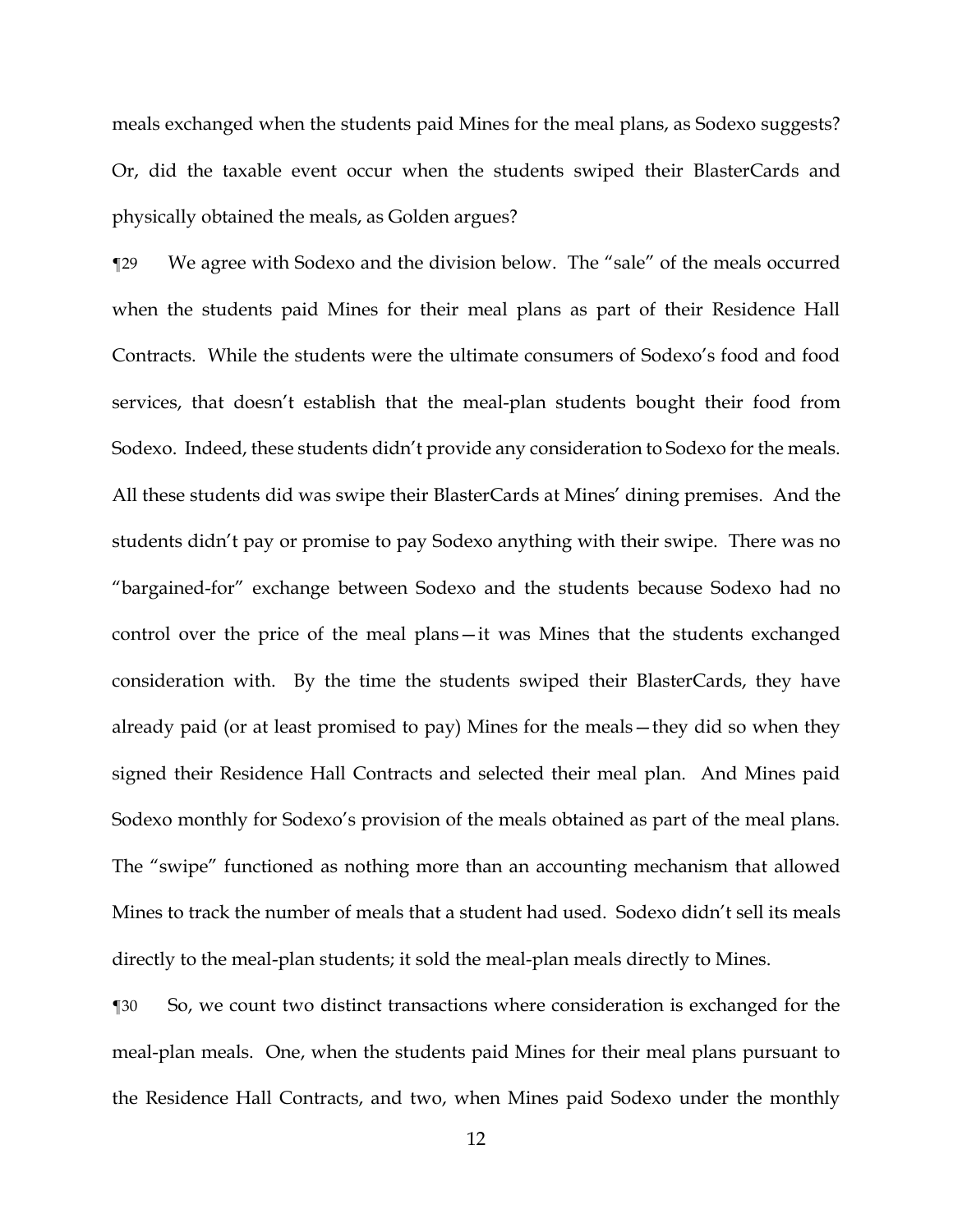invoice. We must now consider what *type* of transaction occurred between Mines and Sodexo to determine whether the transaction was taxable. Again, we agree with Sodexo and the division below—these were wholesale sales transactions.

¶31 Sodexo purchased, prepared, and served food pursuant to its contract with Mines; Mines sold that prepared food and those services to its students under the Residence Hall Contracts at a higher price than what it paid Sodexo. A wholesale sales transaction occurs when a seller sells a product to a buyer for that buyer to subsequently resell. *See* § 3.02.010; *see also Wholesale*, Black's Law Dictionary (10th ed. 2014) (defining "wholesale" as "[t]he sale of goods or commodities usu[ally] to a retailer for resale, and not to the ultimate consumer"). Sodexo's sale of its food and services thus constituted a "sale for resale," and not a sale to the "ultimate consumer" because Sodexo didn't receive any consideration from the ultimate consumer, the students. Rather, it was Mines, acting as a retailer, that sold Sodexo's products and services to the ultimate consumer, the students who purchased meal plans. Sodexo was therefore entitled to the wholesale sales tax exemption in section 3.03.040(13).<sup>3</sup>

<sup>&</sup>lt;sup>3</sup> Our resolution based on the plain language of the Code is further supported by our common-law test laid out in *A.B. Hirschfeld Press, Inc. v. City & County of Denver*, 806 P.2d 917 (Colo. 1991).

At issue in *A.B. Hirschfeld* was whether a commercial printing company's purchase of pre-press materials, such as film and press plates, to fill customers' orders constituted a tax-exempt wholesale purchase or a taxable retail purchase. *See id.* at 919. We created a primary purpose test for determining whether a transaction is wholesale: "[A] purchase of an item of tangible personal property is a purchase for resale and therefore not a purchase at retail if the *primary purpose* of the transaction is the acquisition of the item for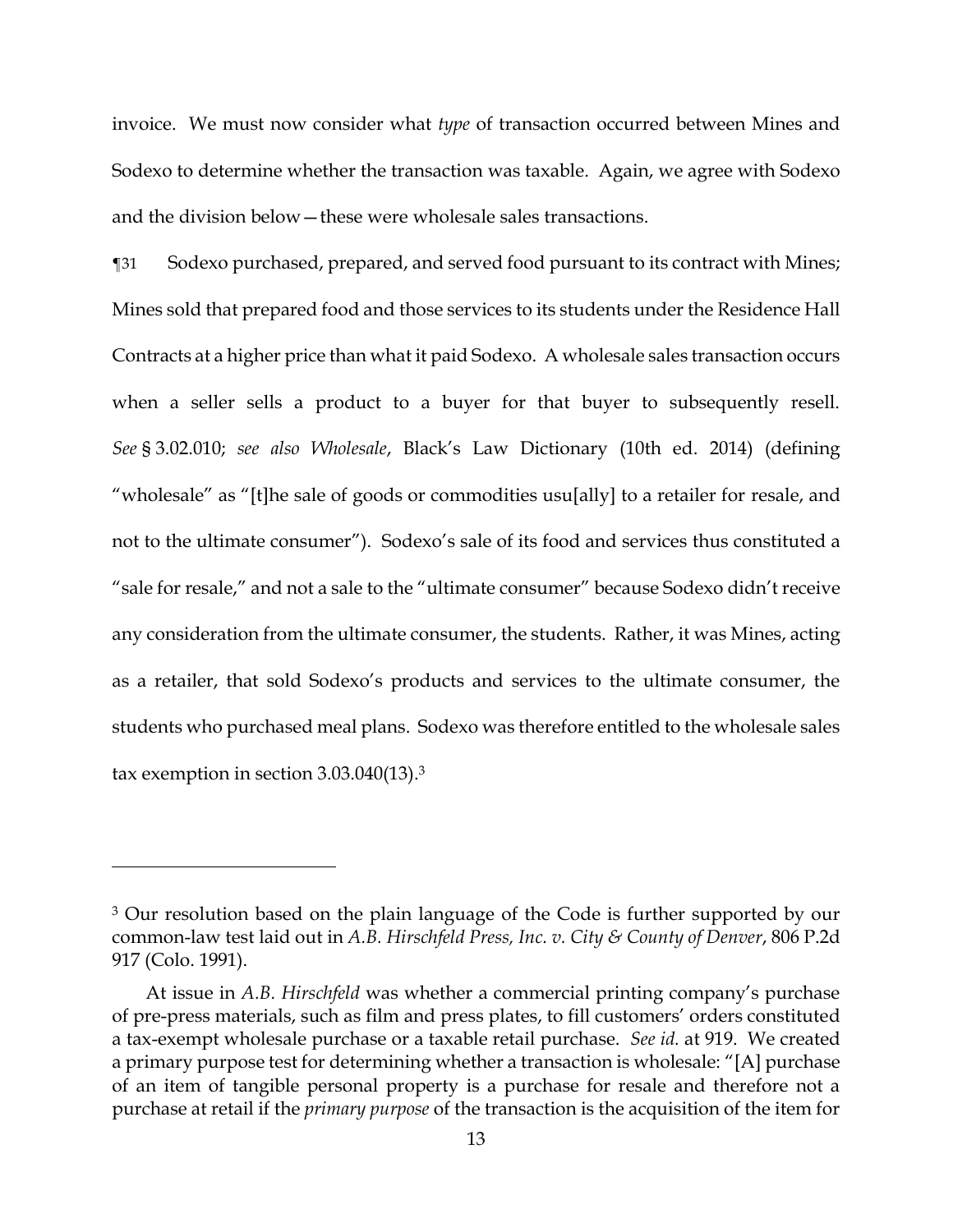¶32 As noted, a different division of the court of appeals confronted the same substantive legal question in *Aramark* that we address today: Whether Aramark, a company that operated food service facilities on Mines' campus, was engaged in retail sales transactions with students on Mines' meal plans or wholesale sales to Mines. *Aramark*, ¶¶ 13–14, 310 P.3d at 266. The division concluded that the vendor couldn't claim the exemption. In reaching this conclusion, the division discussed the need to construe tax exemptions narrowly and resolve any doubts against the party claiming the exemption. *Id.* at ¶ 11, 310 P.3d at 265–66. The court then turned to the arguments advanced and found both parties offered "several tenable arguments" supporting their positions. *See id.* at ¶¶ 32–34, 310 P.3d at 269–70. The court then declined to decide whose tenable argument was better. *See id.* at ¶ 35, 310 P.3d at 270. Instead, the court determined that there was sufficient doubt as to whether the vendor was entitled to the tax exemption. *Id.* Accordingly, because any such doubts should be resolved against the

resale in an unaltered condition and basically unused by the purchaser." *Id.* at 921 (emphasis added).

Here, Mines purchased food and food preparation services from Sodexo, not for its own use and consumption, but instead to sell that food and those services to its students, thus fulfilling its contractual promises in the Residence Hall Contracts. This satisfies the primary purpose test: Mines purchased food and food preparation services from Sodexo for the primary purpose of reselling that food to its students in an unaltered condition. *See also Slater Corp. v. S.C. Tax Comm'n*, 242 S.E.2d 439, 440 (S.C. 1978) (concluding that a food service vendor was engaged in wholesale sales to a university because "[t]he meals in question were clearly purchased for resale with the students buying their food from the college[] rather than from [the food service vendor]").